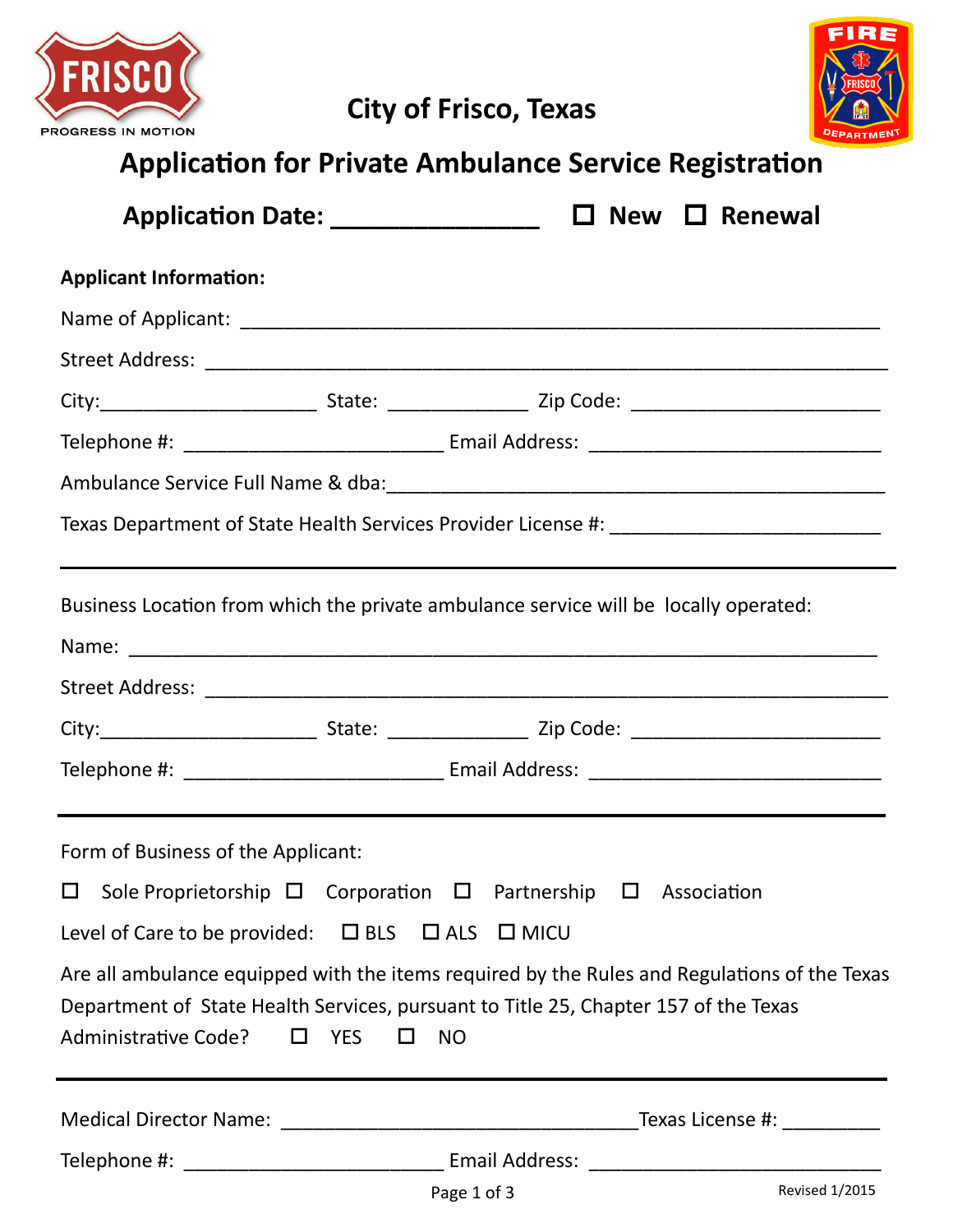## **City of Frisco, Texas**

### **Application for Private Ambulance Service Registration**

#### **Additional Information Required to be submitted with the Application:**

- $\Box$  1. Provide a copy of the documents establishing the business and the name and address of each person with a direct interest in the business.
- $\square$  2. Provide on an additional sheet a statement of the nature and character of the service that the applicant proposes to provide, the facts showing the demand for the service, the experience that the applicant has had in providing such service, the fees charges for the service, and the time period, if any, that the applicant has provided such service within the City.
- $\Box$  3. Provide on an additional sheet the number and description of vehicles to be operated in the proposed service, including the year, make, model, vehicle identification number, and state registration plate number and the class, size, design, and color scheme of each ambulance. Provide a color photograph of the ambulance(s) to be used.
- $\Box$  4. Provide documentary evidence from an insurance company indicating the applicant has obtained liability insurance as required by the ordinance.
- $\square$  5. Provide documentary evidence of payment of ad valorem taxes owed on the real and personal property to be used in connection with the operation of the proposed service if the business establishment is located in the City.
- $\Box$  6. Provide a list, to be current at all times, of the owners and management personnel of the private ambulance service including names, addresses, dates of birth, state driver's registration numbers.
- $\square$  7. Provide a list of any claims or judgments against the applicant, other owners or management personnel, or employees for damages resulting from the negligent operation of an ambulance or any other vehicle. If none, reply "No claims/judgments"
- $\Box$  8. Provide a detailed list of any Texas Department of State health Services violations within the last five (5) years. If none, reply "No violations"
- $\Box$  9. Provide proof of a registration from the Texas Department of State Health Services to operate as an emergency medical services provider.
- $\square$  10. Non-refundable application fee of \$250—Make check payable to the City of Frisco.